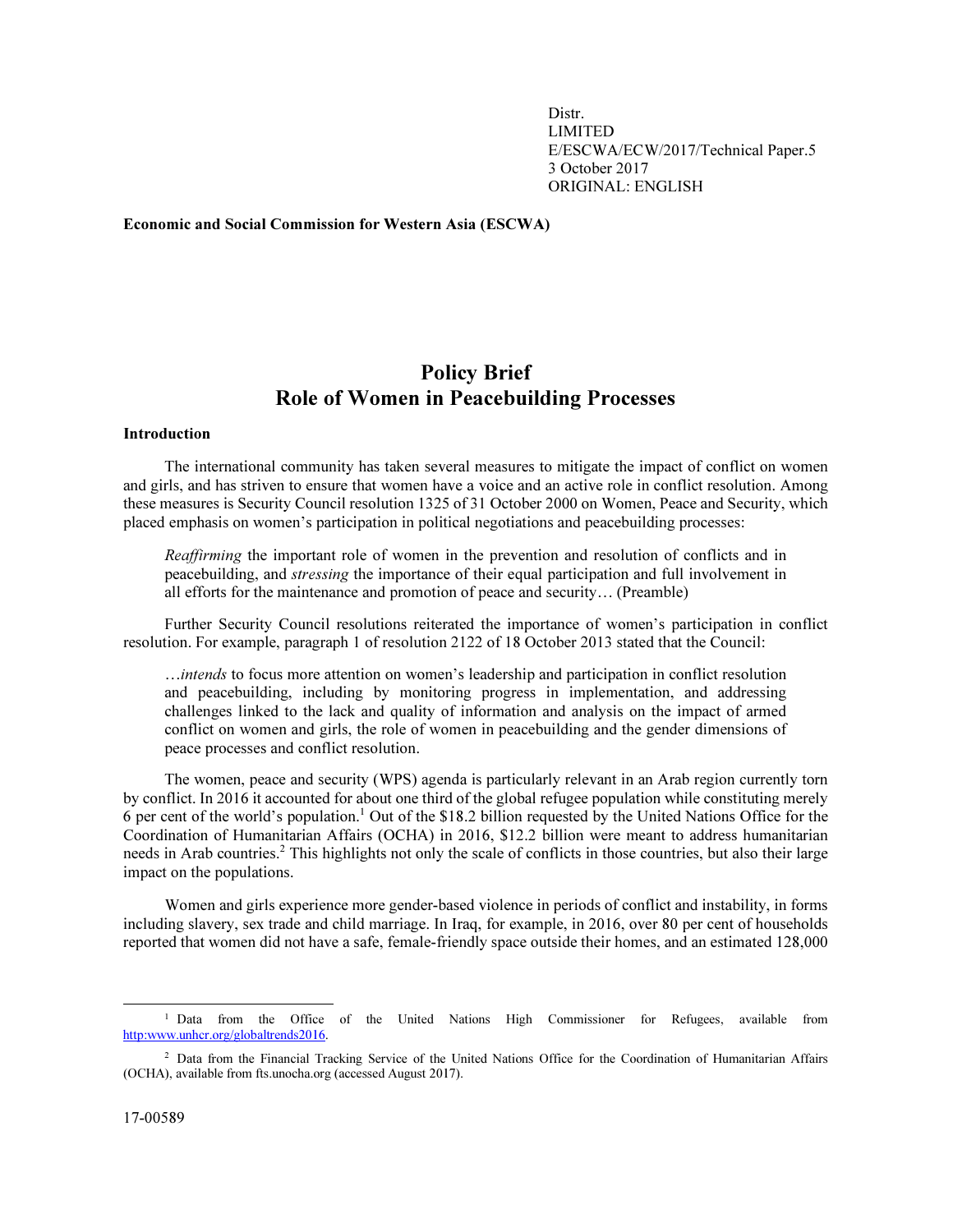displaced women were pregnant and had limited or no access to health care.<sup>3</sup> Today, instability is bringing about new forms of conflict-related sexual violence.<sup>4</sup>

 This policy brief examines the participation of women in peacebuilding processes in several Arab countries. It presents arguments supporting such participation, which remains minimal to date, and provides options, mechanisms and recommendations to enhance it.

#### Centrality of women's participation in peacebuilding processes

 A peacebuilding process is a political process of ongoing negotiations aimed at achieving peace. The United Nations defines it as "a range of measures targeted to reduce the risk of lapsing or relapsing into conflict by strengthening national capacities at all levels for conflict management, and to lay the foundations for sustainable peace and development".<sup>5</sup> Other definitions elaborate further on these general principles and include elements of peacebuilding strategies and goals.

An analysis<sup>6</sup> of 117 conflicts from 1980 onwards indicated that 40.2 per cent ended with a peace agreement and 47.9 per cent remained unresolved. Of the 61 conflicts that ended during that period, 77 per cent were resolved through a peace agreement and 16.4 per cent through the military victory of one of the parties. The culture of negotiations is thus now a reality. Yet, peace negotiations still tend to exclude women and devote limited attention to gender-related issues, reinforcing patterns of violence against women. Although experiences in peacebuilding have generated significant evidence of the positive results of women's participation as negotiators, mediators, delegates, advocates, observers and members of pressure groups, only 16 per cent of 585 peace agreements and protocols concluded between 1990 and 2010 included references to women, and women were less than 3 per cent of the signatories of agreements reached since  $1992$ .<sup>7</sup>

 Security Council resolution 1889 of 5 October 2009 on women, peace and security reiterated the "need for the full, equal and effective participation of women at all stages of peace processes given their vital role in the prevention and resolution of conflict and peacebuilding"*.* This role is strongly emphasized in the Global Study on the Implementation of United Nations Security Council Resolution 1325, which provides evidence of its positive impact.<sup>8</sup> Further research identifies several benefits of women's participation in peace processes, which are summarized in the following section.

## Why are women successful peacemakers?

• *Reaching an agreement*: An analysis of 40 peace processes between 1989 and 2014 showed that women's participation and influence in negotiations was correlated with the probability of reaching an agreement, with the correlation deemed statistically significant at a confidence level of 95 per cent.<sup>9</sup> This is attributed to reasons including the lobbying capacity and influence of women in official delegations at the formal negotiations table and their ability to harness that towards reaching an agreement and breaking dead-locks.

<sup>7</sup> A/65/354-S/2010/466.

 $\overline{a}$ 

<sup>8</sup> Available from http://wps.unwomen.org.

 $3$  OCHA. 2016 Humanitarian needs overview: Iraq. Available from https://www.humanitarianresponse. info/system/files/documents/files/final\_iraq\_2016\_hno.pdf.

<sup>&</sup>lt;sup>4</sup> For more information on the topic, see S/2016/361.

<sup>&</sup>lt;sup>5</sup> Decision of the Secretary-General's Policy Committee, May 2007, as cited in United Nations, Peacebuilding Support Office, UN Peacebuilding: An Orientation (September 2010), p. 5. Available from http://www.un.org/en/peacebuilding/pbso/pdf/ peacebuilding\_orientation.pdf.

<sup>&</sup>lt;sup>6</sup> Vicenç Fisas, 2016 Yearbook on Peace Processes (Pau, Icaria editorial, 2016), p. 9.

<sup>&</sup>lt;sup>9</sup> Thania Paffenholz, and others, Making Women Count - Not Just Counting Women: Assessing Women's Inclusion and Influence on Peace Negotiations (Geneva, Inclusive Peace and transition Initiative and the United Nations Entity for Gender Equality and the Empowerment of Women (UN Women), 2016), p. 20.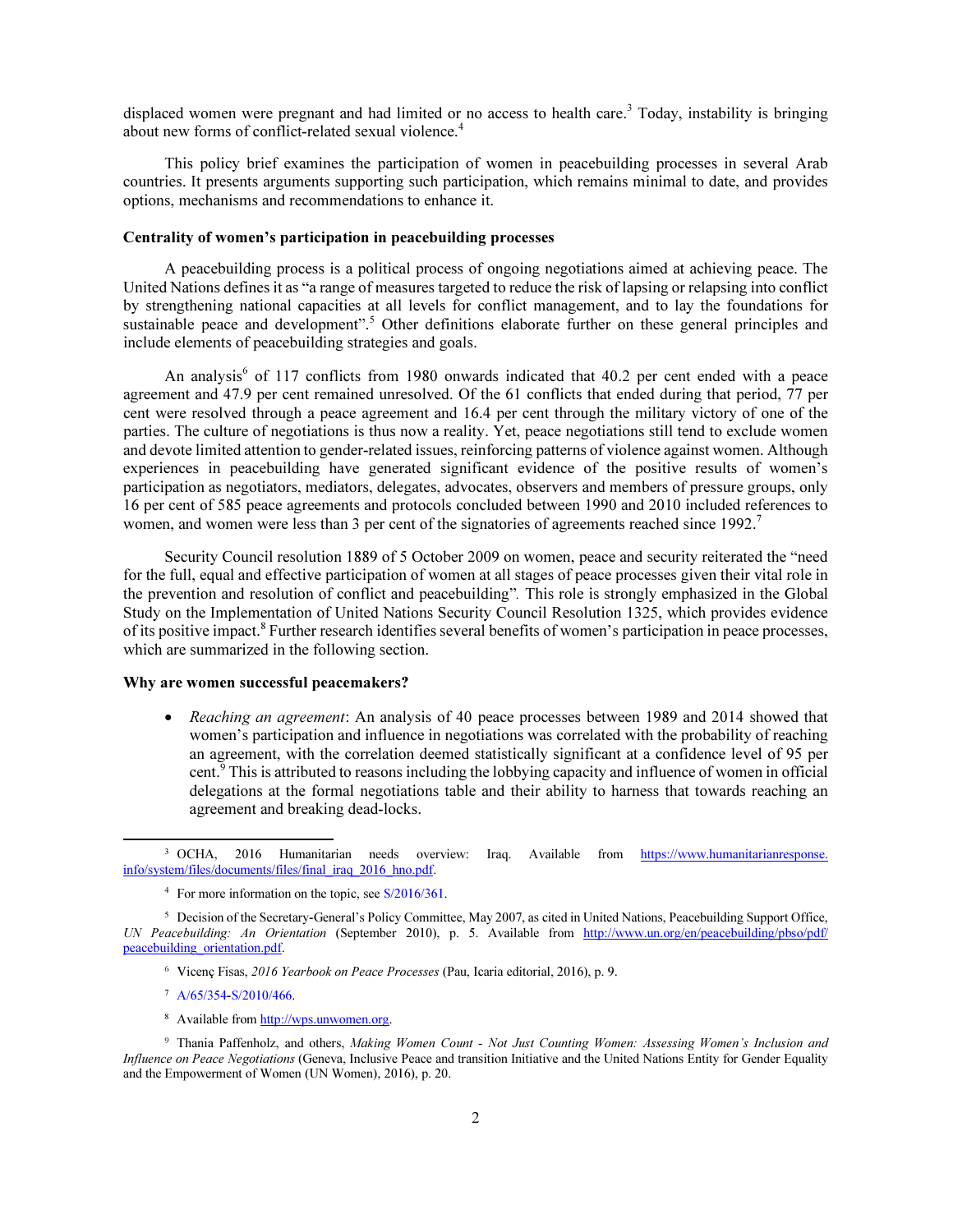- *Lasting agreements*: A study has shown that "when women are included in a peace process, the peace agreement that results is 20 per cent more likely to last at least two years. Women's participation has an even greater impact in the longer term: an agreement is 35 per cent more likely to last for 15 years if women participate in its creation".<sup>10</sup>
- *Quality agreements*: Peace agreements are 64 per cent less likely to fail when civil society representatives participate, particularly women-led groups.<sup>11</sup> Their contributions are key, especially in terms of the language and implementation modalities of these agreements, which make them more viable and sustainable.
- *Mitigating further conflict*: The experiences of women in negotiating local ceasefires, monitoring ceasing of hostilities, facilitating humanitarian corridors, mediating for releasing detainees and organizing local communities are a testimony to their role in conflict mitigation. As the United Nations notes, "it is widely recognized that the international community's objectives in countries emerging from conflict will be better served if women and girls are protected and if arrangements are put in place to allow for the full participation of women in the peace process".<sup>12</sup>
- *Increasing legitimacy:* Including women in peace processes increases the legitimacy and perceived fairness of these processes and their outcomes, in contrast with processes where decision-making is left to a small number of male leaders. It also provides a basis for future advocacy efforts during the implementation phase of the peace accords.

#### Understanding peace processes

 $\overline{a}$ 

 Women's participation in peace processes is contingent upon several factors, most importantly the design of the process and the opportunities made available for this participation. Peace processes can take many shapes, such as formal, comprehensive and open, or can depend on parallel negotiations and informal talks. A discussion on these processes is necessary to explore avenues for women's participation.

# *Formal peace processes*

 A formal peace process takes place at the formal and internationally recognized negotiations table, where parties to the conflicts engage directly on the terms of a prospective peace agreement and their respective demands. The process itself is designed as a result of significant preparatory work by the mediator and with the input and consent of parties on an agenda and a modus operandi to proceed.

 Evidently, such formal processes are complex and demanding, often starting at the height of the violence and experiencing numerous setbacks. In many cases, such processes take non-peaceful trajectories in response to geopolitical, security and other factors. This adds to the complexity of defining a clear approach to women's full and equal engagement. An important responsibility lies in the hands of the mediator, who should strive to facilitate women's participation in the process and address the barriers.

<sup>&</sup>lt;sup>10</sup> Marie O'Reilly, Andrea Ó Súilleabháin, and Thania Paffenholz, "Reimagining peacemaking: women's roles in peace processes" (New York, International Peace Institute, June 2015).

<sup>&</sup>lt;sup>11</sup> Desirée Nilsson, "Anchoring the peace: civil society actors in peace accords and durable peace", *International Interactions*, vol. 38, No. 2 (April 2012), p. 258.

<sup>&</sup>lt;sup>12</sup> United Nations, United Nations Peacekeeping Operations: Principles and Guidelines (New York, 2008), p. 41.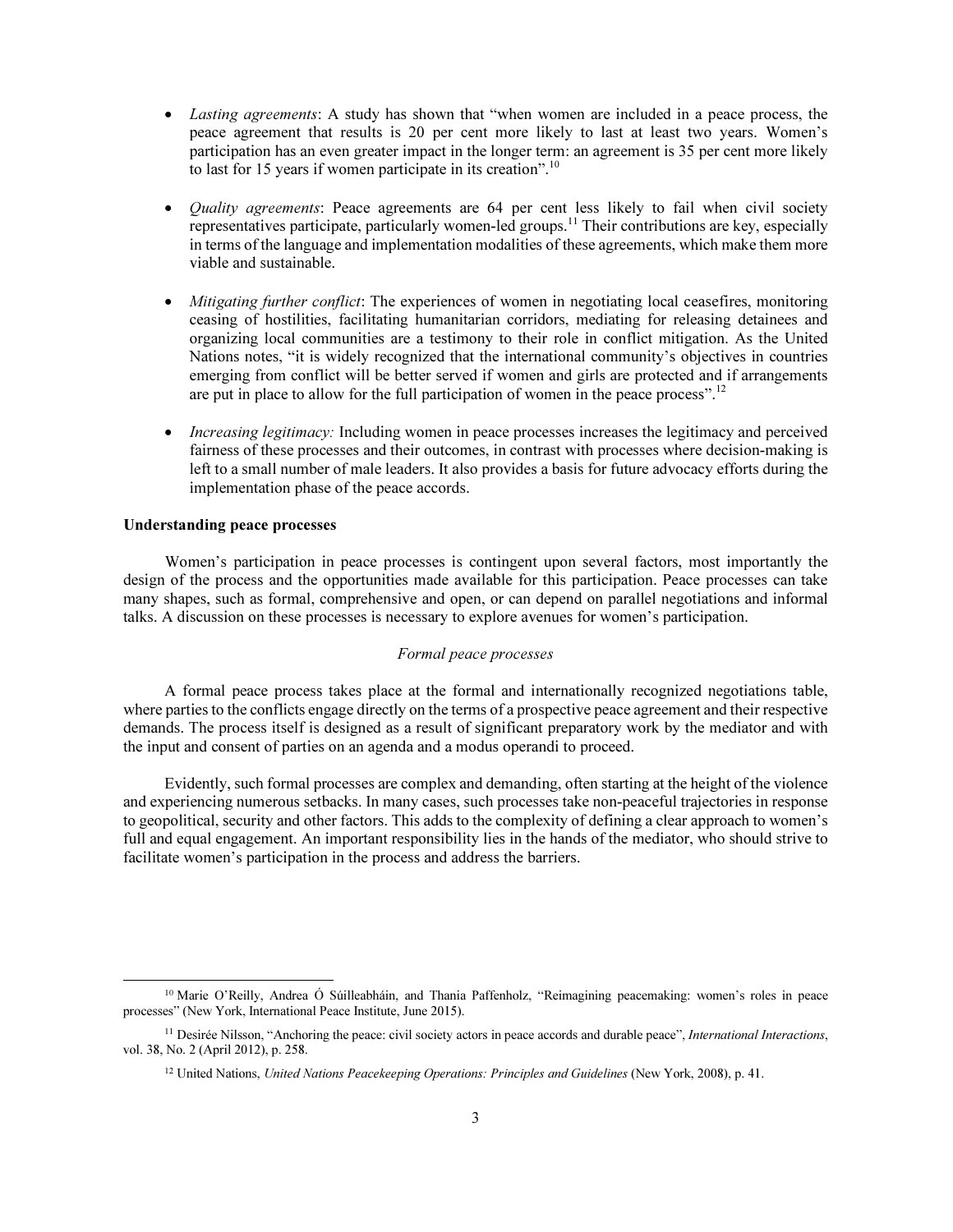#### Usual stages in formal peace processes



Source: Adapted from Vicenç Fisas, 2016 Yearbook on Peace Processes (Pau, Icaria editorial, 2016), p. 8.

## Informal peace processes

 Informal peace processes encompass all efforts towards peace outside the formal negotiation table. They can be led by individuals, third parties, internal mediators (including from among conflict parties), or be community-driven, rooted in cultural and social dynamics. Often these processes are very useful to draw different peace scenarios or mitigate further escalation.

 Informal peace processes have rarely led to the resolution of conflicts, but they play a significant role in facilitating formal processes. It seems that formal peace processes that are not paralleled with informal ones often stumble or stall.<sup>13</sup>

#### Examples of informal peace processes

| Mediation<br>through<br>personal<br>networks | Networks of individuals connected through social relationships, enjoying a significant<br>degree of trust and respect. Such networks can exist within formal institutions, transcend<br>political and geographic boundaries and depend on voluntary efforts.                   |
|----------------------------------------------|--------------------------------------------------------------------------------------------------------------------------------------------------------------------------------------------------------------------------------------------------------------------------------|
| Internal<br>mediation                        | Internal or insider mediators are individuals, groups or entities within a party to the<br>conflict who have their own agendas and interests, and have influence over the views of<br>others and the collective position through leverage, relationships or other means.       |
| Parallel talks                               | These can take many forms, such as track-two diplomacy, women and civil society<br>consultations or localized negotiations. These talks are often mediated by independent<br>non-governmental organizations and think tanks, or other stakeholders.                            |
| Back-door<br>negotiations                    | Tactical negotiations that take place through informal or secret channels for specific<br>purposes, such as to provide information, advance an agenda item, or propose<br>concessions under a reciprocity arrangement among, within or against specific peace<br>stakeholders. |
| <b>Others</b>                                | These include processes that are rooted in social and cultural customs. They sometimes<br>carry specific objectives, such as reiterating the code of conduct of parties to the conflict,<br>facilitating arbitration and suggesting transitional justice and remedial actions. |

<sup>&</sup>lt;sup>13</sup> Simon Mason, *Inside Mediators: Exploring their Key Role in Informal Peace Processes* (Berlin, Berghof Foundation for Peace Support, 2009).

 $\overline{a}$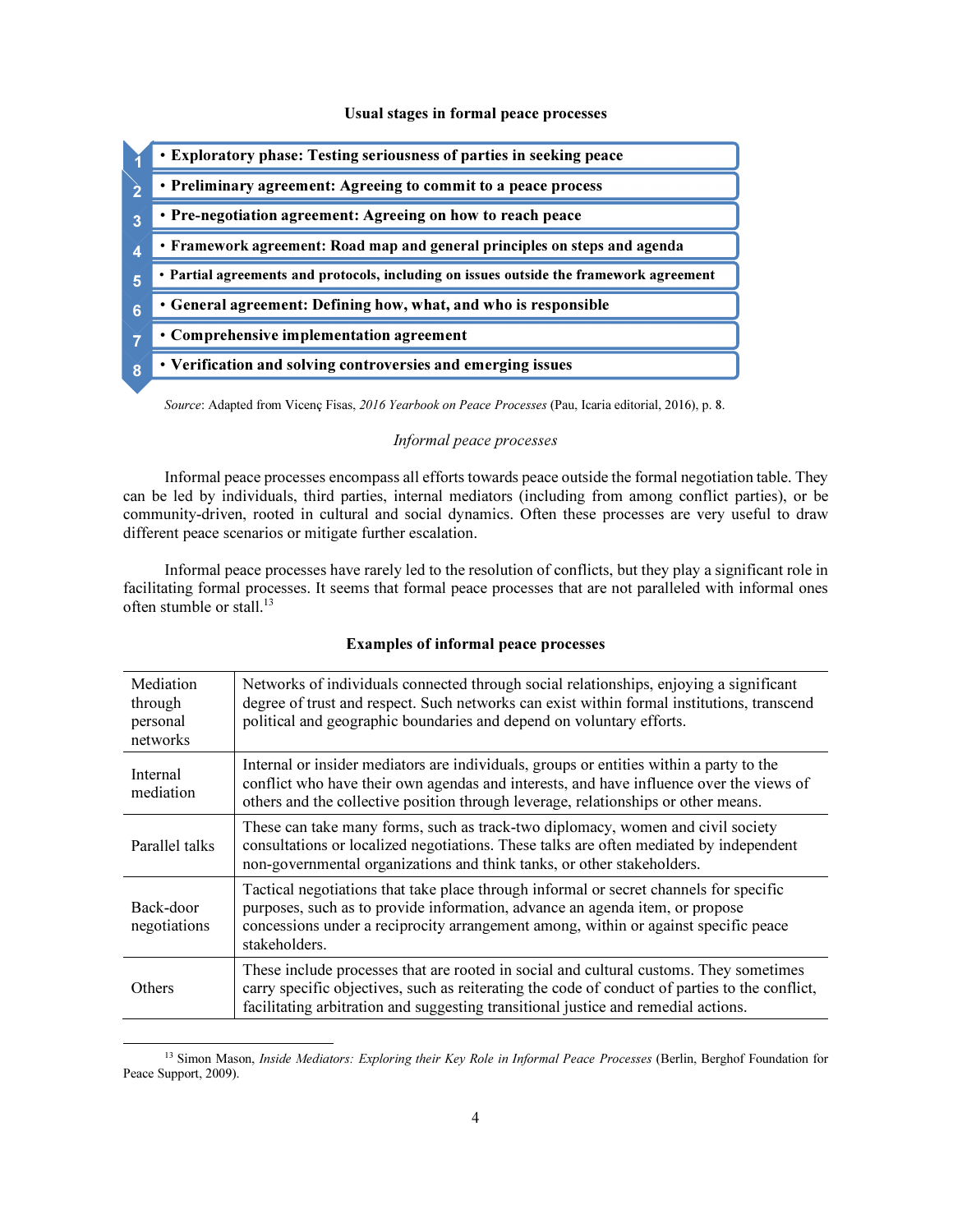#### Modalities for women's participation in peace processes

 Women's participation in peace processes depends on several factors, such as positions on this participation, ability of mediators to design an inclusive process, lobbying and advocacy by stakeholders, and the capacity of women and women's groups to impose themselves.

 The United Nations has adopted a detailed action plan to improve women's participation in these processes.<sup>14</sup> It includes specific measures, such as:

- Appointing women as chief mediators in United Nations-led peace processes;
- Including gender expertise, at senior levels, in mediation support activities;
- Investing in strategies for the inclusion of more women in negotiating parties;
- Assisting the establishment of forums for women's civil society organizations (CSOs) to ensure that mediation teams and negotiating teams engage in consultations with them.

 The experiences of special envoys, political missions and other United Nations bodies with a mandate to support peace processes present a wide range of institutional and tactical measures to promote women's participation in peacebuilding processes, implemented directly at the negotiations table; through linked and parallel processes; and through mass and popular civic action.

## *At the negotiations table*

 Women can participate as negotiators, advisors, consultants, observers or witnesses within formal delegations of negotiating parties. Usually, in such instances, they advance the agenda of the negotiating parties they belong to, and the scope of influence they have depends on the roles assigned to them within the delegations.

 As negotiators, the space allotted to them to raise issues relating to the WPS agenda and to gender equality is linked to factors including agenda items, receptiveness of the parties to the negotiations, their ability to bring forwards these issues for discussion, and the general dynamics of the negotiations. This, however, represents a key form of women's participation in the peacebuilding process and allows for significant influence on the proceedings.

 As advisors and consultants, women have an opportunity to lobby within the delegations and make proposals to address issues related to the WPS agenda. They can work with negotiators and other members of the delegations to provide counsel, develop background material and documentation, and work with the delegations to increase the overlap between the WPS agenda and their respective negotiation agendas. Often advisors can point out issues that may aggravate or disregard gender biases.

 Observers and witnesses play varying roles according to the details of their status, ranging from nonspeaking observers to signatory witnesses on the record of negotiations. However, this role carries minimal influence on the negotiations process.

 Another important modality is to include a women's delegation in the negotiations, which would be apolitical but mandated to uphold the WPS agenda. The engagement of such a delegation is governed by the consent of parties to the negotiations and their internal modus operandi, which would give them the representation, legitimacy and capacity to champion gender equality at the negotiations table.

 $\overline{a}$ 

<sup>14</sup>A/65/354-S/2010/466.3166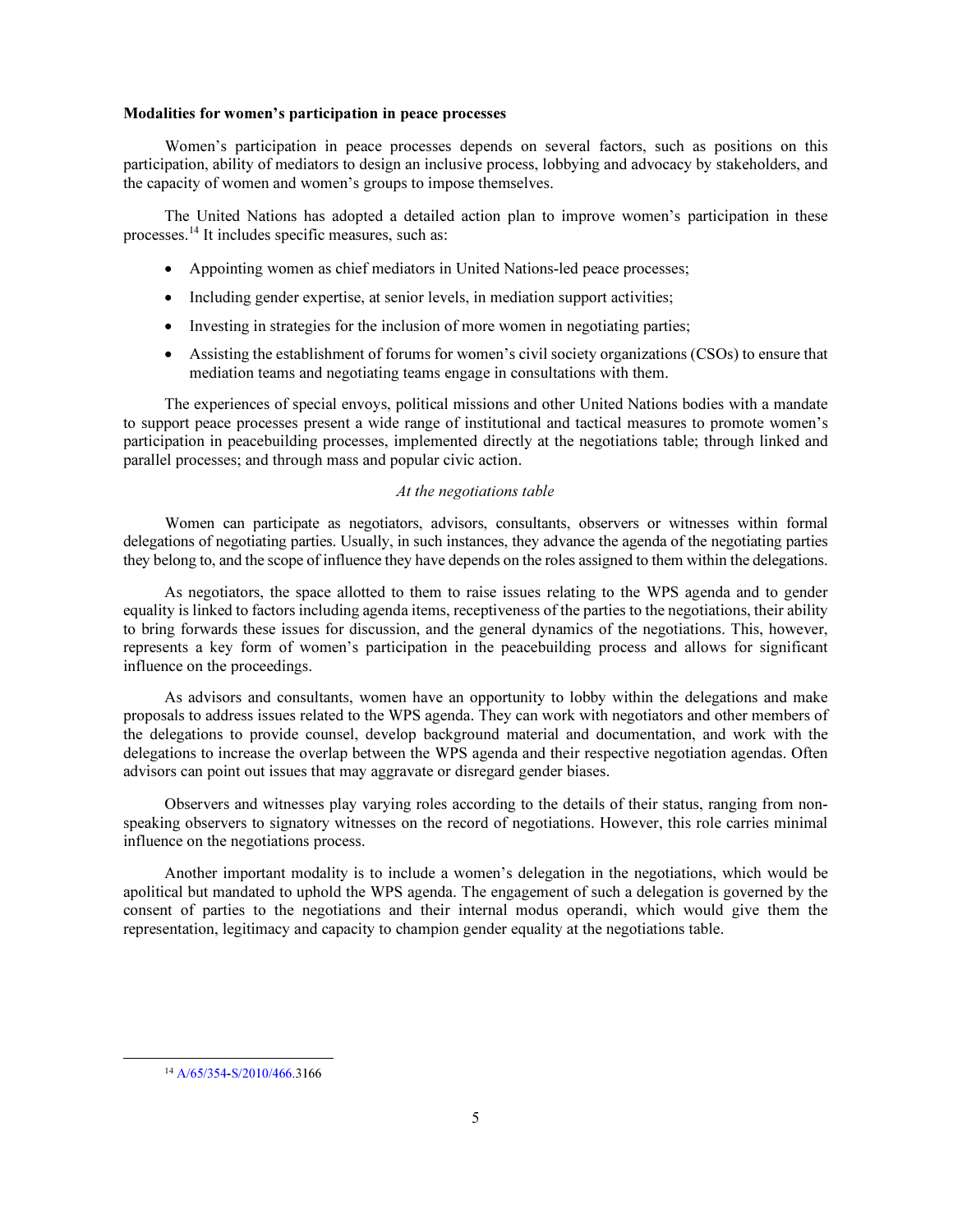#### Box 1. Yemeni women's participation in the national dialogue process

 The National Dialogue Conference (2012-2013) of Yemen, which comprised 565 members, adopted a 30 per cent quota for women. This was the result of the direct engagement of women's groups in the preparatory phase and coordinated lobbying with power brokers. Women were also elected presidents of three out of nine thematic working groups, and three women were also elected as vice-presidents or rapporteurs. Women's representation greatly influenced the agenda, deliberations and outcome document of the Conference.

 The Conference outcome document stipulated that women's representation in all power structures of the State, in appointed or elected positions, shall not be less than 30 per cent. It also banned marriage before the age of 18 for both sexes. These two issues were highly contested during the deliberations, but the provisions were ultimately introduced owing to women's determination and lobbying as negotiators within the Conference.

## *Linked bodies and parallel tracks*

 These refer to the work of political entities, CSOs, women's groups, private sector organizations and other institutions that have an interest in peace and have an established, direct or indirect, relationship with the main peace process. These bodies can influence the peace process directly through their links to the negotiating parties, and they can engage in parallel track dialogues and consultations on issues that can have an impact on the peace process.

 Such bodies present a significant opportunity for the participation of women. Within them, they can evaluate the progress of formal negotiations, make mediation efforts and influence the positions of negotiating parties on matters related to the WPS agenda.

 The capacity to organize and engage in constructive dialogue in parallel tracks can provide a wealth of creative solutions to address key impediments on the negotiations table. Such efforts are particularly helpful in mitigating unintended consequences of peacebuilding processes when they are exclusionary or carry an inherent bias against women.

## Box 2. Syrian Women Advisory Board

 In 2016, the Syrian Women Advisory Board was established as an independent body comprising 12 Syrian civil society leaders, 6 of whom were affiliated to the Syrian Women's Initiative for Peace and Democracy. It was established to provide support in organizing and amplifying the voices of Syrian women so that they feed into the peace process, and to ensure that the concerns, experiences and priorities of Syrian women from different backgrounds were at the forefront of the peace talks. The Board played an important role in supporting mediation efforts and shuttle diplomacy, and informed the work of the Joint Special Envoy for Syria. In addition to women's concerns, the Board works on a broad list of priorities, upholding the principles of inclusion, justice, diversity and partnership.

#### *Mass and popular civic action*

 Popular civic action is key for the realization of peace. It can be spontaneous, as in protests or boycott movements, or can manifest itself in elections or the mushrooming of initiatives at the grassroots level, particularly in the absence of an organized formal civil society. Civic action can take place at the national or local level.

 Women can play leadership roles in such community mobilization efforts. Their activism for peace can take many forms, ranging from informal efforts at the local level to the initiation of nation-wide social movements.